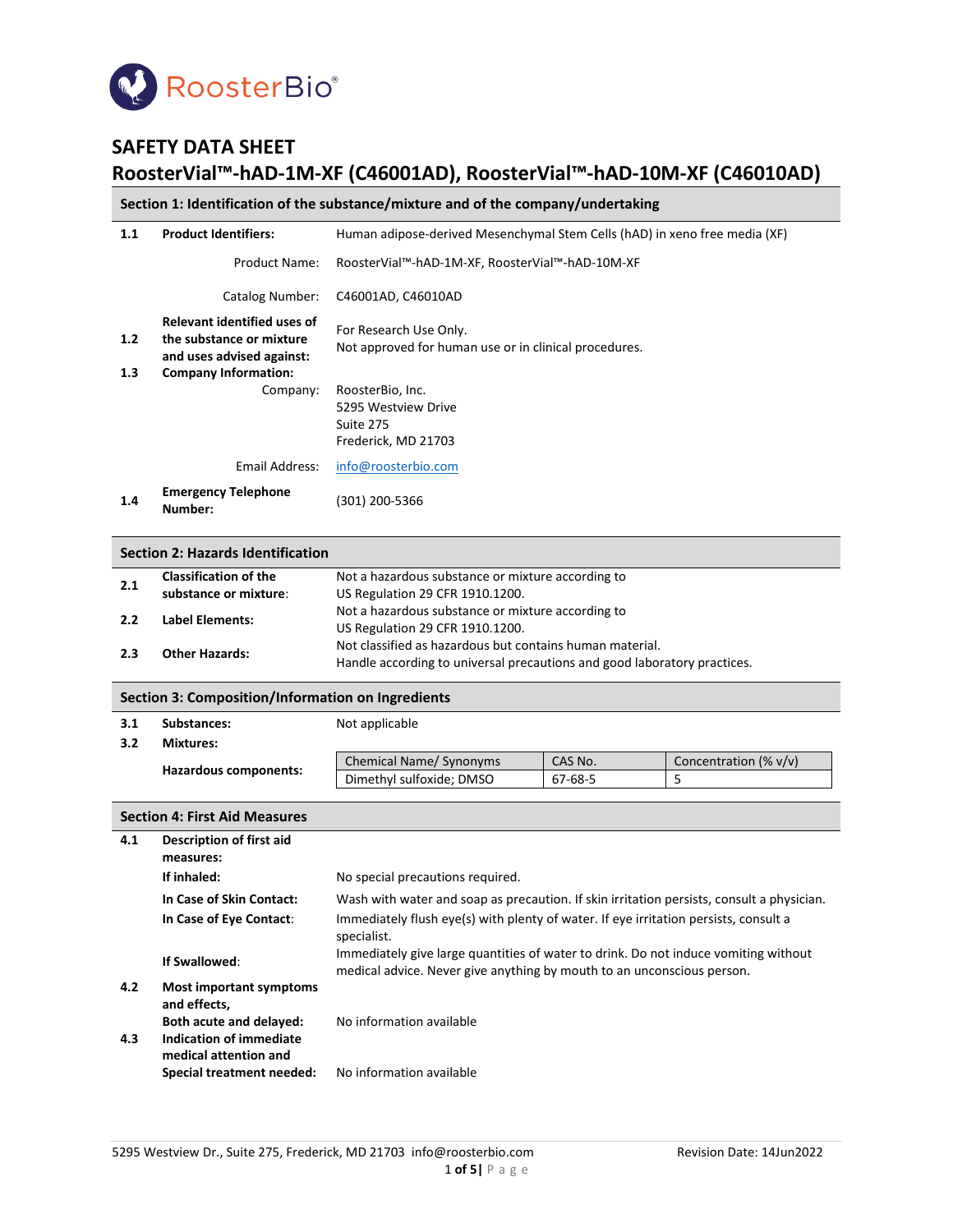

# **Section 5: Fire Fighting Measures**

| 5.1 | <b>Extinguishing Media</b>                |                                                                |
|-----|-------------------------------------------|----------------------------------------------------------------|
|     | Suitable extinguishing<br>media:          | Use water spray, foam, or dry powder.                          |
|     | Special hazards arising                   |                                                                |
| 5.2 | from the substance<br>or mixture:         | No hazardous combustion products are known.                    |
| 5.3 | <b>Precautions for fire-</b><br>fighters: | In the event of fire, wear self-contained breathing apparatus. |
|     | <b>Further information:</b>               | Use water spray to cool unopened containers.                   |

#### **Section 6: Accidental Release Measures**

| 6.1 | Personal precautions,<br>protective equipment<br>and emergency |                                                                          |
|-----|----------------------------------------------------------------|--------------------------------------------------------------------------|
|     | procedures:                                                    | Use personal protective equipment (refer to Section 8).                  |
| 6.2 | Environmental                                                  |                                                                          |
|     | precautions:                                                   | Prevent product from entering drains.                                    |
| 6.3 | <b>Methods and materials for</b>                               | Contain spillage                                                         |
|     | containment and                                                | Collect with inert absorbent material                                    |
|     | clean up:                                                      | Place in container for disposal according to local/national regulations. |
| 6.4 | <b>Other information:</b>                                      | None                                                                     |

# **Section 7: Handling and Storage**

| 7.1 | Handling:            | Refer to section 8.<br>Handle using universal precautions, laboratory hygiene, and safety practices. |
|-----|----------------------|------------------------------------------------------------------------------------------------------|
| 7.2 | Storage:             | Store in a tightly closed container at liquid Nitrogen, vapor phase, until use.                      |
| 7.3 | Specific end use(s): | Refer to instructions for use.                                                                       |

## **Section 8: Exposure Controls/Personal Protection**

#### **8.1 Control Parameters**

| <b>Chemical Name</b><br>Dimethyl sulfoxide; DMSO                                                                     | CAS No.<br>67-68-5 | Value Type<br><b>TWA</b>            | <b>Control Parameters</b><br>$250$ ppm                                                      | <b>Basis</b><br>WEEL |
|----------------------------------------------------------------------------------------------------------------------|--------------------|-------------------------------------|---------------------------------------------------------------------------------------------|----------------------|
|                                                                                                                      |                    |                                     |                                                                                             |                      |
| Avoid splashes.                                                                                                      |                    |                                     |                                                                                             |                      |
|                                                                                                                      |                    |                                     |                                                                                             |                      |
|                                                                                                                      |                    |                                     |                                                                                             |                      |
| Chemical resistant gloves.                                                                                           |                    |                                     |                                                                                             |                      |
| Safety glasses or goggles.                                                                                           |                    |                                     |                                                                                             |                      |
|                                                                                                                      |                    |                                     |                                                                                             |                      |
| Components with control<br>parameters:<br><b>Respiratory Protection:</b><br>Hand Protection:<br>Eye/Face Protection: |                    | Respirator protection not required. | No special protective equipment required.<br>Appropriate clothing to prevent skin exposure. |                      |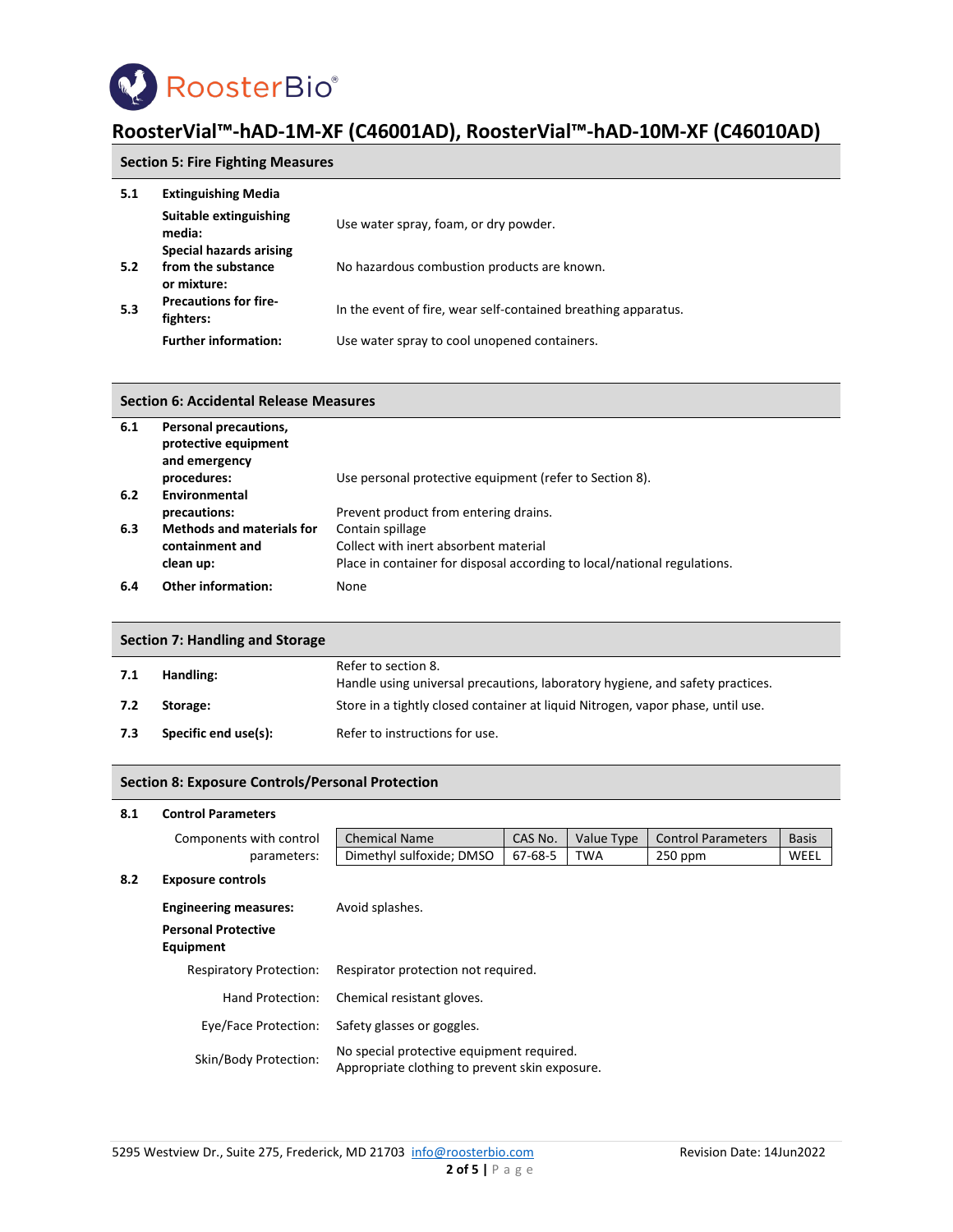

|     | <b>Section 9: Physical and Chemical Properties</b>    |                                                                                                             |  |
|-----|-------------------------------------------------------|-------------------------------------------------------------------------------------------------------------|--|
| 9.1 | Information on basic physical and chemical properties |                                                                                                             |  |
|     | Appearance:                                           | Liquid                                                                                                      |  |
|     | Color:                                                | Clear                                                                                                       |  |
|     | Odor:                                                 | No data available                                                                                           |  |
|     | <b>Odor Threshold:</b>                                | No data available                                                                                           |  |
|     | pH:                                                   | No data available                                                                                           |  |
|     | Freezing point:                                       | No data available                                                                                           |  |
|     | Boiling point/boiling range:                          | No data available                                                                                           |  |
|     | Flash point:                                          | No data available                                                                                           |  |
|     | Evaporation rate:                                     | No data available                                                                                           |  |
|     | Flammability (solid, gas)                             | No data available                                                                                           |  |
|     | Upper explosion limit:                                | No data available                                                                                           |  |
|     | Lower explosion limit:                                | No data available                                                                                           |  |
|     | Vapor pressure:                                       | No data available                                                                                           |  |
|     | Relative vapor density:                               | No data available                                                                                           |  |
|     | Relative density:                                     | No data available                                                                                           |  |
|     | Density:                                              | No data available                                                                                           |  |
|     | Solubilities(ies)                                     |                                                                                                             |  |
|     | Water solubility:                                     | Soluble                                                                                                     |  |
|     | Partition coefficient: n-<br>octanol/water:           | No data available                                                                                           |  |
|     | Auto-ignition temperature:                            | No data available                                                                                           |  |
|     | Decomposition<br>temperature:                         | No data available                                                                                           |  |
|     | Viscosity:                                            | No data available                                                                                           |  |
|     | Explosive properties:                                 | Does not apply, substance is not explosive.<br>There are no chemicals associated with explosive properties. |  |
|     | Oxidizing properties:                                 | Does not apply, substance is not oxidizing.<br>There are no chemicals associated with oxidizing properties. |  |
| 9.2 | <b>Other Information</b>                              | No data available                                                                                           |  |
|     | <b>Section 10: Stability and Reactivity</b>           |                                                                                                             |  |

| 10.1 | Reactivity:                                  | Stable under recommended storage conditions. |
|------|----------------------------------------------|----------------------------------------------|
| 10.2 | <b>Chemical stability:</b>                   | Stable under normal conditions.              |
| 10.3 | <b>Possibility of hazardous</b><br>reactions | Stable under normal conditions.              |
| 10.4 | <b>Conditions to avoid:</b>                  | No data available                            |
| 10.5 | Incompatible materials:                      | Strong oxidizing agents.                     |
| 10.6 | <b>Hazardous decomposition</b><br>products:  | No decomposition if stored normally.         |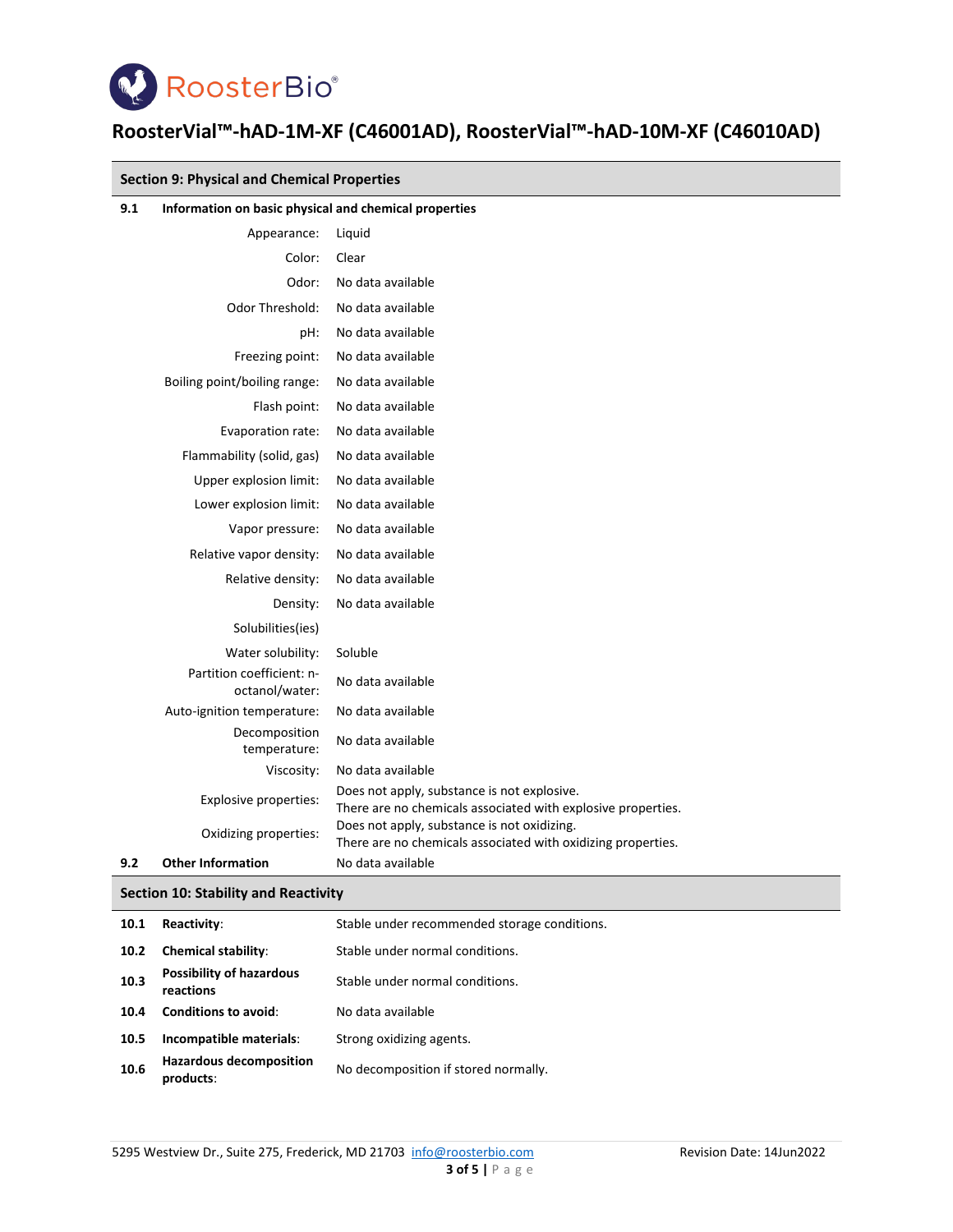

|      | <b>Section 11: Toxicological Information</b>                           |                                                                                                                                                     |  |
|------|------------------------------------------------------------------------|-----------------------------------------------------------------------------------------------------------------------------------------------------|--|
| 11.1 | Information on<br>toxicological effects                                |                                                                                                                                                     |  |
|      | <b>Acute toxicity:</b>                                                 | No data available                                                                                                                                   |  |
|      | Inhalation:                                                            | No data available                                                                                                                                   |  |
|      | Dermal:                                                                | No data available                                                                                                                                   |  |
|      | Skin corrosion/irritation:                                             | No data available                                                                                                                                   |  |
|      | Serious eye damage/eye<br>irritation:                                  | No data available                                                                                                                                   |  |
|      | <b>Respiratory or skin</b><br>sensitization:                           | No data available                                                                                                                                   |  |
|      | Germ cell mutagenicity:                                                | No data available                                                                                                                                   |  |
|      | Carcinogenicity<br>(IARC/OSHA/NTP/ACGIH):                              | No component of this product present at levels greater than or equal to 0.1% is<br>identified as probable, possible, or confirmed human carcinogen. |  |
|      | <b>Reproductive toxicity:</b>                                          | No data available                                                                                                                                   |  |
|      | Specific target organ<br>toxicity single/<br><b>Repeated exposure:</b> | No data available                                                                                                                                   |  |
|      | <b>Aspiration hazard:</b>                                              | No data available                                                                                                                                   |  |
|      | <b>Further Information:</b>                                            | No additional data is available on the product itself.                                                                                              |  |

# **Section 12: Ecological Information**

| 12.1 | Toxicity:                                     | No data available |
|------|-----------------------------------------------|-------------------|
| 12.2 | Persistence and<br>degradability:             | No data available |
| 12.3 | <b>Bioaccumulative potential:</b>             | No data available |
| 12.4 | Mobility in soil:                             | No data available |
| 12.5 | <b>Results of PBT and vPVB</b><br>assessment: | No data available |
| 12.6 | Other adverse effects:                        | No data available |

## **Section 13: Disposal Considerations**

**13.1 Waste treatment methods:** Dispose of contents/container in accordance with local regulation. Contact waste disposal services.